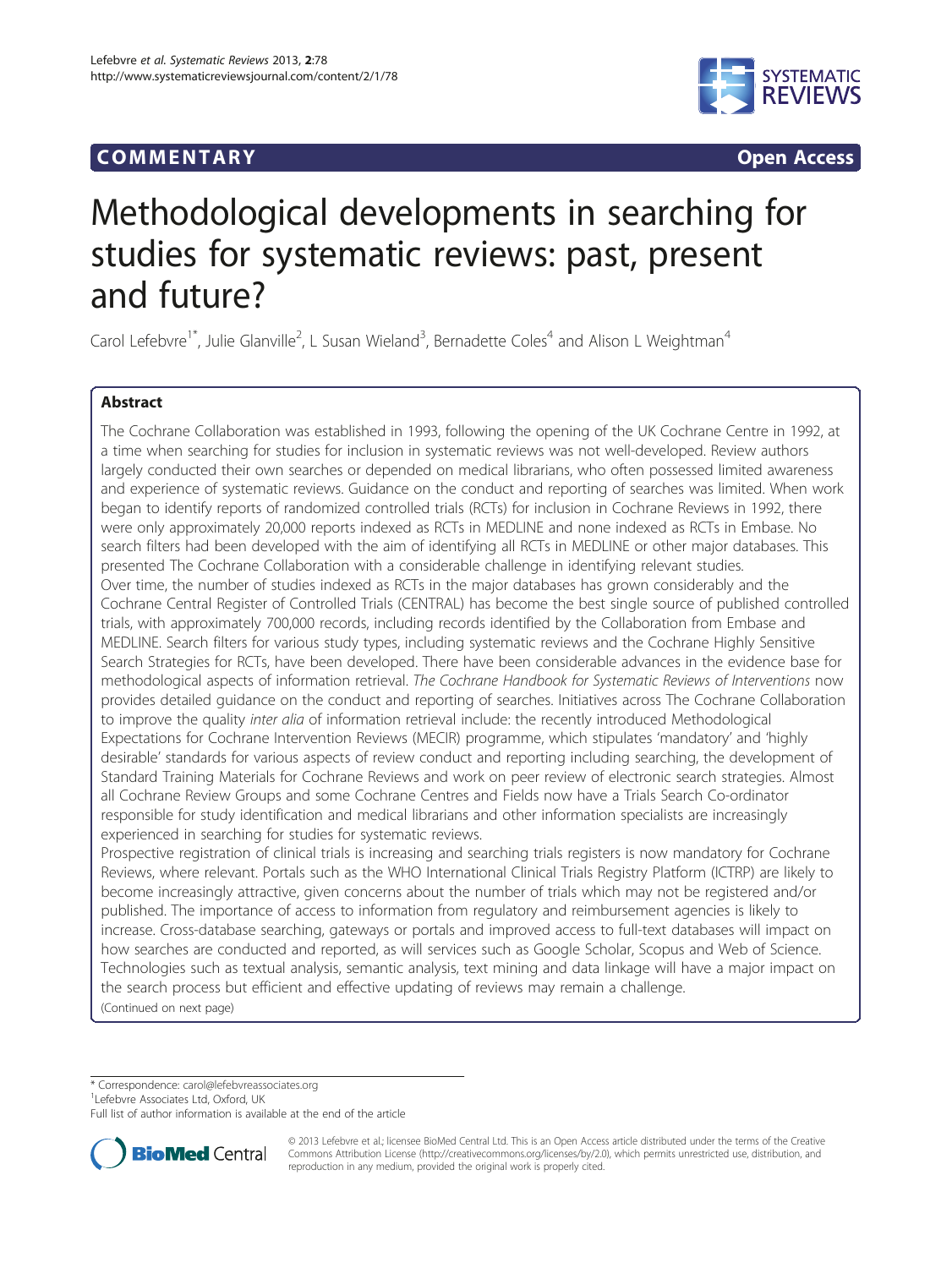#### (Continued from previous page)

In twenty years' time, we envisage that the impact of universal social networking, as well as national and international legislation, will mean that all trials involving humans will be registered at inception and detailed trial results will be routinely available to all. Challenges will remain, however, to ensure the discoverability of relevant information in diverse and often complex sources and the availability of metadata to provide the most efficient access to information. We envisage an ongoing role for information professionals as experts in identifying new resources, researching efficient ways

Keywords: Cochrane Collaboration, Information and communication technologies, Information retrieval, Quality, Searching, Standards, Training materials, Trials Search Co-ordinators, Unpublished studies, Updating reviews

to link or mine them for relevant data and managing their content for the efficient production of systematic reviews.

## The situation in 1992/1993

The Cochrane Collaboration was established in 1993, with roots in the opening of the UK Cochrane Centre in October 1992. Other than the Information Specialist employed at the UK Cochrane Centre (CL), there were no Trials Search Co-ordinators (TSCs) employed within The Cochrane Collaboration in the early 1990s. The term TSC, now generally used across The Cochrane Collaboration for the information specialists who identify relevant studies for inclusion in Cochrane Reviews, did not exist. Authors relied on their own skills and expertise in searching to identify reports of studies or on the skills of medical librarians, who often had limited awareness of systematic reviews and the specific searching approaches required. There was little training for, or awareness amongst, medical librarians regarding the role, importance and complexity of systematic reviews and little focus on searching for adverse events, economic evaluations, non-randomized designs or qualitative studies. There was very limited guidance for the authors of Cochrane Reviews or Cochrane Review Group staff with respect to the conduct or reporting of searches.

When work began at the UK Cochrane Centre in 1992 to identify reports of randomized controlled trials (RCTs) for inclusion in Cochrane Reviews, approximately 20,000 reports were indexed as RCTs in MEDLINE. Randomized Controlled Trial had only been introduced into MEDLINE as a Publication Type term in 1991 and at that time there was no indexing term at all for quasi-randomized studies. In Embase, there were no indexing terms whatsoever for RCTs or quasi-randomized studies. No filters had been designed specifically to identify all RCTs in MEDLINE or any of the other major databases (irrespective of other study characteristics). This presented a tremendous challenge for a newly-established organization such as The Cochrane Collaboration in terms of efficient identification of relevant studies [\[1,2\]](#page-6-0).

## Information retrieval methods: celebrating the first 20 years of The Cochrane Collaboration

In December 1992, a meeting was held with Elsevier which led to the introduction of RCT as an indexing term into Embase in 1993 [[3](#page-6-0)] and a commitment by Elsevier to improve the indexing of clinical trials [\[4](#page-6-0)]. This was followed in December 1993 by a conference hosted by the US National Library of Medicine (NLM) which led to agreement to 're-tag' RCTs in MEDLINE (the MEDLINE re-tagging project). This project resulted in more than 125,000 reports of randomized and quasirandomized trials, not already indexed as such in MEDLINE, being identified, re-tagged in MEDLINE and included in the Cochrane Central Register of Controlled Trials (CENTRAL).

In 1995, a new indexing term for quasi-randomized trials (Controlled Clinical Trial) was introduced into MeSH [[5\]](#page-6-0). The Cochrane Central Register of Controlled Trials (CENTRAL) was launched in 1996 (under its original name of The Cochrane Controlled Trials Register), as part of the newly published Cochrane Library [\[6\]](#page-6-0). CENTRAL was referred to in its early days as 'likely to be the best single source of published trials for inclusion in systematic reviews and meta-analyses' [\[7](#page-6-0)]. In 1996, Elsevier agreed that reports of trials identified from Embase could be included in CENTRAL (the Embase project). CENTRAL developed rapidly over the next few years [\[6\]](#page-6-0). The contributions of the MEDLINE re-tagging project [[6,8](#page-6-0)] and the Embase project [[3\]](#page-6-0) now form the basis of CENTRAL, which is the single largest source of reports of trials, with 700,000 records drawn from MEDLINE, Embase, Cochrane groups and other sources [\[9\]](#page-6-0).

Considerable progress has been made in searching across a range of areas important to the systematic review process. Some examples include the identification of information on adverse effects of interventions [\[10](#page-6-0)-[14\]](#page-6-0); diagnostic test studies [\[15](#page-6-0)-[17](#page-6-0)]; economic evaluation [[18-21\]](#page-6-0); studies of prognosis [\[22](#page-6-0)-[24](#page-6-0)] and causation [[24-27](#page-6-0)]; non-randomized studies related to interventions [\[28](#page-6-0)] and qualitative studies [\[29](#page-6-0)-[33\]](#page-6-0). Progress has also been made in the identification of systematic reviews, as sources of potential studies [[34-37](#page-6-0)].

With respect to RCTs, filters aimed at identifying all RCTs in MEDLINE, irrespective of other study characteristics, began to be developed by members of The Cochrane Collaboration in the early 1990s [[2\]](#page-6-0). They were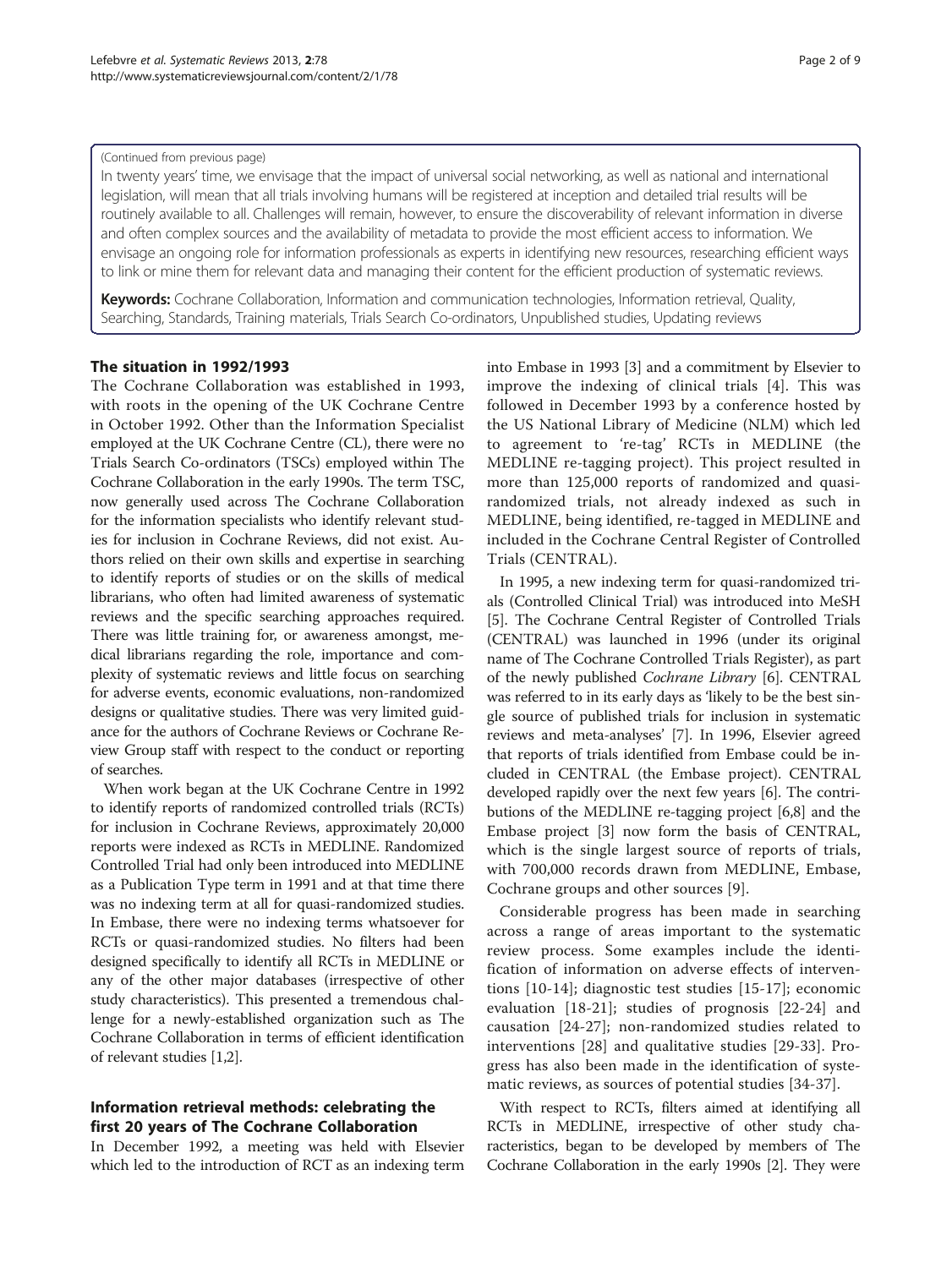revised using objective methods of search strategy design (textual analysis) in 2006 [\[38\] and subsequently kept up to](#page-6-0) date in the '[Searching for Studies](#page-6-0)' chapter of The Cochrane [Handbook for Systematic Reviews of Interventions](#page-6-0) [39].

The proliferation of search filters across a range of methodological areas, and their ease of access through incorporation in services such as Ovid and PubMed, has led to the development of the InterTASC Information Specialists' Sub-Group (ISSG) Search Filter Resource. This offers critical appraisals and summaries of search filters together with references to comparative testing data [[40,41\]](#page-6-0). Given the growing interest in identifying information beyond particular types of study, such as age groups, geographic areas and ethnic groups, the ISSG Search Filter Resource has recently been expanded to incorporate these topics. Examination of the conduct and reporting of searches for Cochrane Reviews [[42,43\]](#page-6-0) has led to structured approaches to peer review of search strategies (for example, the Peer Review of Electronic Search Strategies (PRESS) checklist) [\[44](#page-6-0)-[47\]](#page-6-0).

In addition to the advances in the identification of studies from bibliographic databases outlined above, methodological work has been undertaken on the value of searching the 'grey literature' which has been defined as 'information produced and distributed at all levels by government, academics, business and industry in electronic and print formats not controlled by commercial publishing i.e. where publishing is not the primary activity of the producing body' [[48,49\]](#page-7-0). Related research has assessed the value of handsearching for trials [[50](#page-7-0)-[52](#page-7-0)] and examined the characteristics associated with full publication of meeting abstracts [\[53](#page-7-0)]. Alternative search techniques such as 'pearl-growing'/'snowballing' from known key references and checking reference lists have also been explored [\[54,55](#page-7-0)].

Keeping up-to-date in methodological advances has been facilitated by the advent and development of the Cochrane Methodology Register, published in The Cochrane Library. Updating of this resource is currently on hold pending decisions regarding its future within The Cochrane Collaboration. The recently-launched Summarized Research in Information Retrieval for Health Technology Assessment (SuRe Info) provides research-based information regarding the latest developments in the information retrieval aspects of producing systematic reviews and health technology assessments [\[56\]](#page-7-0). It provides critical appraisals and summaries of current methods papers and general overviews of the state of the evidence across a range of topics relevant to information retrieval for systematic reviews.

The guidance in Chapter 6 of The Cochrane Handbook for Systematic Reviews of Interventions entitled 'Searching for Studies' started life in 1994 as an internal Cochrane document produced by Kay Dickersin and Carol Lefebvre

entitled 'Establishing and Maintaining Registers of RCTs'. The document provided limited guidance with respect to the conduct and reporting of searches. This subsequently became incorporated into the Handbook and now provides detailed guidance for authors of Cochrane Reviews and Cochrane Review Group staff, including TSCs, Managing Editors, Co-ordinating Editors and Editors [\[39\]](#page-6-0). It is also used by other evidence synthesis organizations and provided a model for the Campbell Collaboration's Guide to Information Retrieval for Campbell Systematic Reviews [[57](#page-7-0)]. The *Handbook* is revised and updated in consultation with the information retrieval community of The Cochrane Collaboration, that is, the Cochrane Information Retrieval Methods Group and TSCs. Standard Training Materials have been produced and have been updated in the light of the standards recently introduced under the Cochrane Methodological Expectations of Cochrane Intervention Reviews programme (MECIR) [\[58\]](#page-7-0).

In 2013, almost all Cochrane Review Groups and some Cochrane Centres and Fields have a dedicated TSC – usually a qualified librarian/information specialist with experience of searching the medical literature. These TSCs carry out a vital role in study identification within their respective groups, although the nature of their contributions varies considerably according to resources and other factors. There is also far greater awareness amongst medical librarians and other information specialists regarding the role of systematic reviews and how to search for studies for inclusion in systematic reviews.

## Focus on the future: the next five to ten years Information and data sources

Prospective registration of clinical trials, already encouraged by initiatives including that of the International Committee of Medical Journal Editors (ICMJE) [\[59](#page-7-0)], should increase as a result of pressure from a range of consumer, legal and professional sources [[60,61\]](#page-7-0). The use of data from trials registers within Cochrane Reviews will grow as a result of MECIR, which requires that trials registers and repositories of results, where relevant to the topic, be searched through ClinicalTrials.gov, the ICTRP and other sources as appropriate [\[58](#page-7-0)].

The challenges around identifying data from unpublished studies will be better understood and become more quantifiable as a result of research in this area, such as the project on searching for unpublished trials funded in 2011 by the Cochrane Methods Infrastructure Funding initiative [[62](#page-7-0)]. Despite the introduction of new registers such as the EU Clinical Trials Register, the single portal approach offered by the ICTRP is likely to become increasingly attractive as a means to search across a range of registers from one site [[63](#page-7-0)]. There is already concern about the number of trials which may not be registered and/or published and which prove difficult to retrieve, as in the case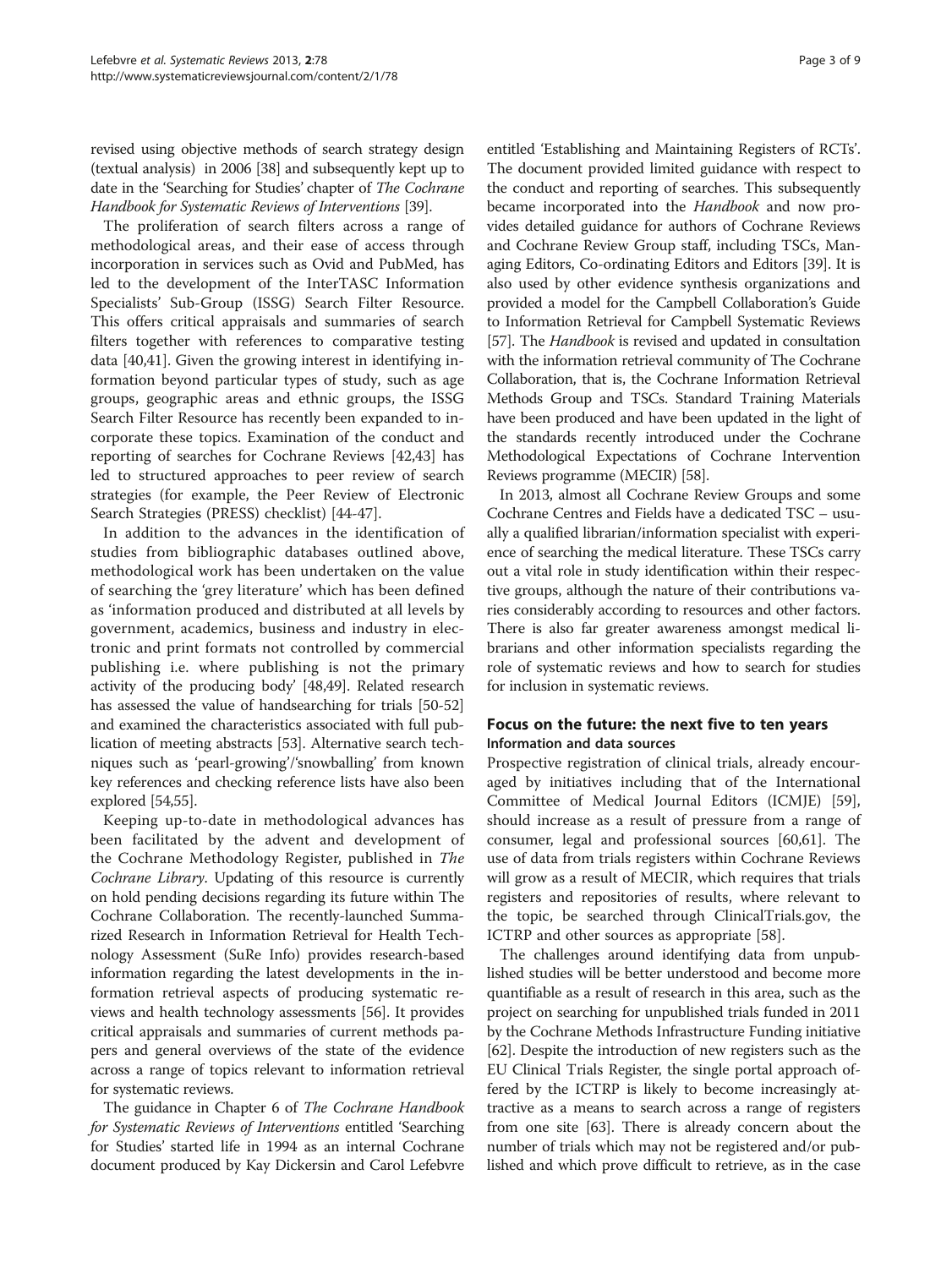of Tamiflu [[64,65\]](#page-7-0). Identifying unpublished data or trial reports may well focus on increased efforts to utilize sources such as regulatory agency data (for example, the European Medicines Agency, the US Food and Drug Administration (FDA)) and reports from agencies such as the National Institute for Health and Care Excellence (NICE) in the UK. There is also likely to be increased pressure for access to clinical study reports produced by manufacturers despite resistance from certain manufacturers [\[66,67](#page-7-0)]. Obtaining data from clinical study reports will have a considerable impact on the production of systematic reviews due to the extensive nature of the documents and lack of standardization across manufacturers [\[68\]](#page-7-0). The Cochrane Register of Studies is an internal data repository and data management tool within The Cochrane Collaboration. It will be further developed and integrated with CENTRAL, to serve as a 'meta-register' or repository for Specialized Registers (registers of studies and/or reports of studies relevant to a specific Cochrane group) and all other trial records submitted by Cochrane groups. This integration will introduce time efficiencies in identifying which reports are associated with which studies.

Increasingly, search interfaces (as can be seen currently with Ovid and Web of Knowledge) will offer cross-database searching options. These have the potential to improve the efficiency of database searching by reducing redundancy associated with searching multiple databases separately (and the need for de-duplication). Reassurances will be required, however, that searches are being conducted and interpreted correctly in the individual databases, that is, that the results retrieved by a crossdatabase search are equivalent to the results of searching the databases individually. The availability of full-text databases of journal articles and other documents will also create new opportunities to access larger quantities of text for searching than has been the case previously. The increasing availability of gateways, or portals, such as Science.gov, which offers access to science information and research results from a number of US federal agencies, albeit via a relatively unsophisticated search interface, will enable wider searching of the grey literature [\[69](#page-7-0)]. Options for incorporating citation searching within reviews are increasing through resources such as Scopus and Web of Science and are freely accessible via Google Scholar. The ability to download records from the latter increases its attractiveness as a tool for systematic reviewers, despite the current lack of sophistication in the search interface.

## Search strategies and techniques

Following search approaches used within public health, such as for NICE guidance [\[70\]](#page-7-0) and diagnostic test accuracy reviews [[71](#page-7-0)], we may see more use of multi-faceted search techniques using several combinations of concepts to capture a review topic, rather than single PICO-style

(Population, Intervention, Comparison, Outcome) search strategies or variants of PICO, particularly with more complex review questions. Search strategies may increasingly be developed using textual analysis techniques for individual subject search strategies [[72](#page-7-0)]. These approaches will use freely accessible off-the-shelf software such as PubMed PubReMiner or commercially available statistical software packages such as SimStat/WordStat to identify highly-discriminating search terms from pre-defined sets of relevant records.

Use of semantic analysis or text mining software will increase, in the place of, or as an adjunct to, Boolean searching and/or textual analysis, and also in the context of the design of methodological search filters [[73](#page-7-0)]. This will mean that searches will be conducted based on the meaning of words and concepts within a set of records, rather than simply the presence of these terms or concepts. Semantic analysis will help with complex review questions or 'hard to capture' topics, such as those addressed in public health. The semantic analysis approach may be used to interrogate large result sets to retrieve records likely to be relevant to a query in decreasing order of probability of relevance [[74](#page-7-0)]. This may involve two-step searching approaches (gathering search results using very sensitive Boolean searches then interrogating those results using semantic analysis software) or semantic analysis may be built into internet search portals. With growing use of data linkage it will become increasingly possible to mine the internet from key references to find related and citing works. The challenge currently, however, is in searching ever richer resources with interfaces which are far from sophisticated and which do not facilitate complex searches or offer search facilities, such as saving searches or downloading records.

These developments will present challenges for the peer review of the search process including search strategies and the current Cochrane pilot study on peer review may require rapid evolution. The impact of the increasingly diverse options for trial discovery via data linkage and the growth in portals will have considerable impact on reporting the search process with respect to transparency and reproducibility. Documentation will become increasingly crucial as the internet becomes ever more organic. The requirement to demonstrate search effectiveness will continue but may become more complex to achieve. Reference management software will become standard, especially for de-duplication of multiple database searches and massive result sets arising from text mining approaches, but may become merged with semantic analysis software.

Self-audit of the search process and search strategies will become more common as awareness of, and familiarity with, techniques such as capture-recapture (that is, estimating the number of relevant records by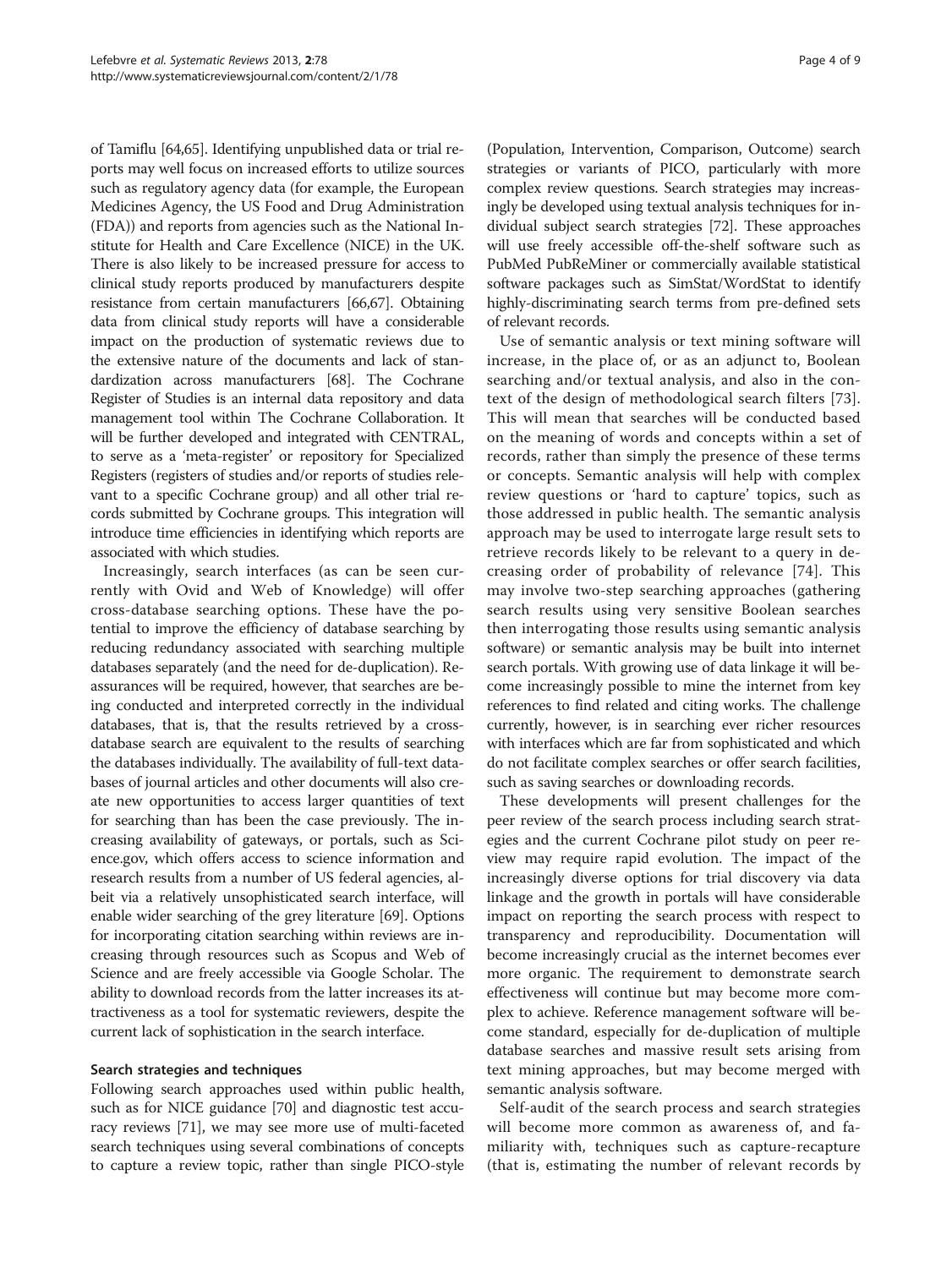conducting two sample searches and comparing the number of relevant records identified in the first search that were then also identified by the second search) [[75,76\]](#page-7-0) and relative recall [[77](#page-7-0)] grows. Self-audit will also be influenced by an increase in more formal audit approaches undertaken by the commissioners or funders of reviews. Techniques such as relative recall will be used to make judgements about which databases need to be searched and how comprehensive the search strategies need to be for each database, to help address the perennial question of 'when is enough enough' [[78](#page-7-0)-[80\]](#page-7-0). Concerns over the generalizability and reliability of these approaches, however, are likely to remain.

## Updating reviews and evolution of information retrieval methods

The challenges associated with updating reviews may be mitigated to some extent by techniques such as searches based on previously 'included' studies (for example, citation searches of the 'largest'/'newest' studies [\[81\]](#page-7-0)) and 'horizon-scanning' for 'trials that would make a difference' [\[82](#page-7-0)]. Increased data linkage may make the updating process more streamlined and current. The further development of trials registers and increased pressure for trial registration should also make it easier to identify 'important' trials as they reach completion.

Information retrieval methods for Cochrane Reviews will continue to benefit from research conducted outside of The Cochrane Collaboration by organizations involved in systematic reviews, meta-analyses, health technology assessment and other evidence syntheses and will be informed by processes and standards produced by other organizations such as the Agency for Healthcare Research and Quality (AHRQ) [[83](#page-7-0)], the Centre for Reviews and Dissemination [[84](#page-7-0)], the US Institute of Medicine [[85](#page-7-0)] and the National Institute for Health and Care Excellence (NICE) [[70](#page-7-0)] as well as by initiatives for assessing methodological quality or standardizing reporting such as AMSTAR (A Measurement Tool to Assess Systematic Reviews) [\[86,87](#page-7-0)], PRISMA (Preferred Reporting Items for Systematic Reviews and Meta-Analyses [[88](#page-7-0),[89](#page-7-0)] and CONSORT (Consolidated Standards of Reporting Trials) [[90](#page-7-0)[,91\]](#page-8-0). In turn, the major revision of The Cochrane Handbook for Systematic Reviews of Interventions, scheduled for publication in 2014, has the potential to continue to have considerable influence both within and beyond The Cochrane Collaboration. In future, emerging technologies will enable the information in the Handbook to be presented and utilized in more imaginative and accessible ways.

The quality of information retrieval aspects of Cochrane Reviews will be enhanced by further implementation, expansion and revision of the MECIR standards [[58](#page-7-0)], in the light of feedback based on early implementation, audit results, the initiation of standards for review protocols and

updates and other quality improvement measures. As a result of MECIR standards and other guidance, such as that developed by the US Institute of Medicine [[85](#page-7-0)], multidisciplinary working involving a librarian or other information specialist trained in performing systematic reviews to plan the search process and the search strategies is likely to become more prevalent, along with the use of an independent librarian or other information specialist for peer review of the study identification elements of reviews.

This greater involvement is being supported by the increased training which is available for librarians and information specialists in a wide range of aspects of information retrieval in the context of evidence synthesis.

### Focus on the future: 2033 and beyond

In making any assessments as to the possible situation in twenty years' time, we should be mindful of the words attributed to Niels Bohr, the Danish physicist (1885–1962): 'Prediction is very difficult, especially about the future' [\[92\]](#page-8-0). In twenty years' time, we envisage that universal social networking (or its successors) as well as national and international legislation will mean that all trials involving humans will be registered at inception. In addition, details of ongoing and completed trials will be accessible to all, irrespective of whether or not they have been published in the scientific literature, in a manner suitable for synthesis in systematic reviews and for other purposes. Registration of trials will become universal, in part, because information about trials will be broadcast by active trial participants who will publicize their experiences. Some compromise between commercial interests and public interests will have been reached so that far more detailed trial results will be available than we see at present, perhaps held in a common format in a single international clinical trials results register. This would build on the progress already made in creating and developing ClinicalTrials.gov [[93\]](#page-8-0) and the ICTRP [[94](#page-8-0)]. The ClinicalTrials.gov dataset is already being used by The Cochrane Collaboration in the Cochrane Register of Studies and systems are being developed to add value to ClinicalTrials.gov, such as by downloading study results into a spreadsheet format ready for analysis [[95](#page-8-0)]. All data from clinical trials required for systematic reviews and meta-analyses will be available in a single international clinical trials data repository, building on the progress already made in creating and developing the Systematic Review Data Repository (SRDR) [[96](#page-8-0)]. Challenges will remain, however, in ensuring the discoverability of relevant information in these diverse and often complex sources and in developing the metadata needed to provide the most efficient access to information to answer specific questions reliably.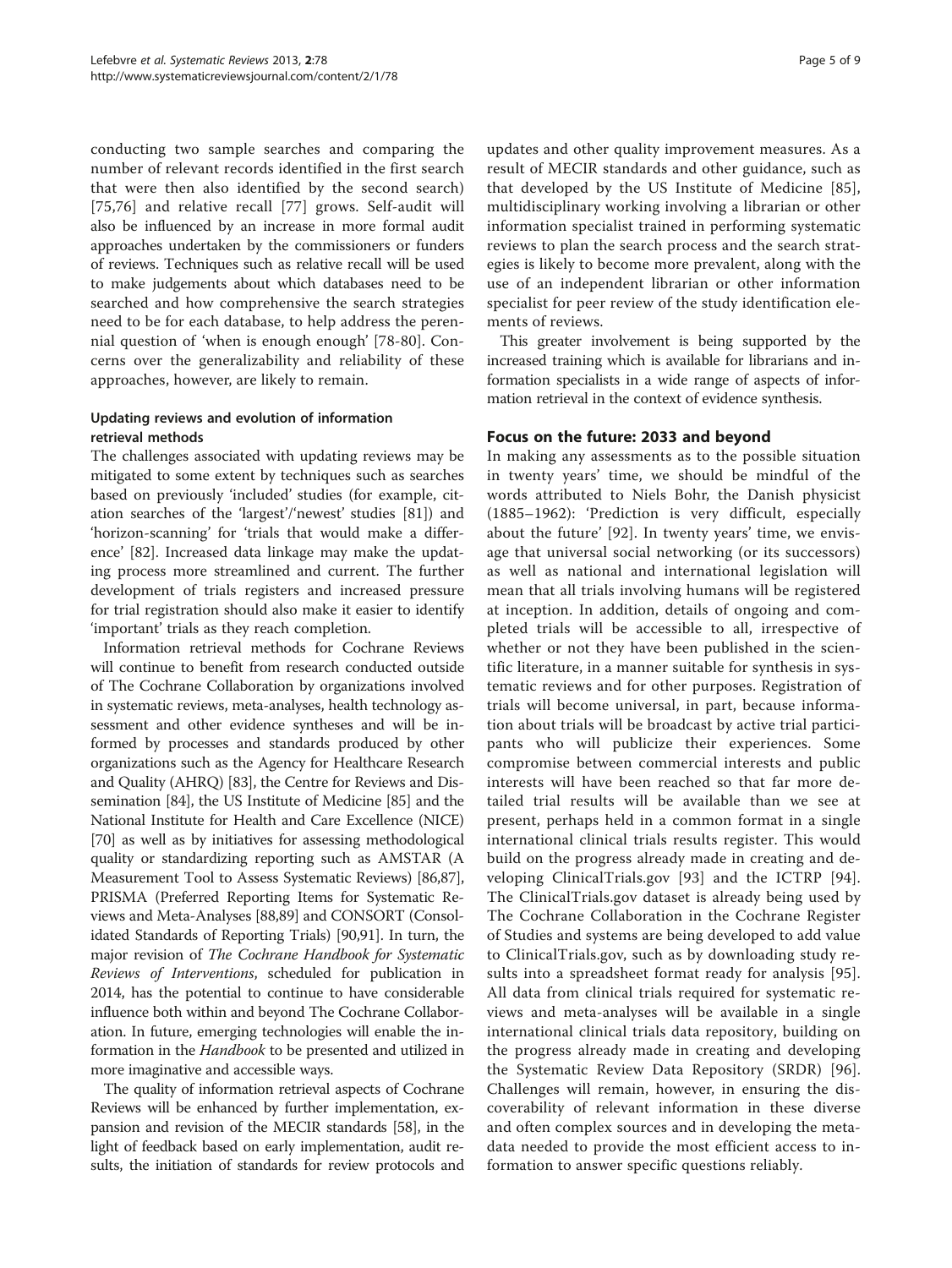## Conclusions

Considerable progress has been made in the field of information retrieval within the context of systematic reviews over the last twenty years, as outlined above. There will, however, be many challenges as well as opportunities in the years ahead. We envisage that, in twenty years' time, there will still be a role for experts in identifying new resources, researching efficient ways to link or mine them for relevant data and managing their content for the efficient production of systematic reviews. Whether these experts will be referred to as Trials Search Co-ordinators, Information Specialists or something else entirely in 2033, remains to be seen.

#### Abbreviations

AHRQ: US Agency for Healthcare Research & Quality; AMSTAR: a measurement tool to assess systematic reviews; CENTRAL: Cochrane Central Register of Controlled Trials; CONSORT: CONsolidated Standards Of Reporting Trials; CRD: UK Centre for Reviews and Dissemination; EU: European Union; FDA: US Food and Drug Administration; ICTRP: WHO International Clinical Trials Registry Platform; MECIR: 'Methodological Expectations of Cochrane Intervention Reviews; MeSH: Medical Subject Heading; NICE: UK National Institute for Health and Care Excellence; NLM: US National Library of Medicine; PICO: 'Population, Intervention, Comparison, Outcome; PRESS: Peer Review of Electronic Search Strategies checklist; PRISMA: 'Preferred Reporting Items for Systematic Reviews and Meta-Analyses; RCT: Randomized controlled trial; SRDR: Systematic Review Data Repository; SuRe Info: 'Summarized Research in Information retrieval for health technology assessment; TSC: Trials Search Co-ordinator; WHO: World Health Organization.

#### Competing interests

CL declares that, within the past five years, she has received reimbursements from the publishers of The Cochrane Library (John Wiley and Sons) towards travel expenses to attend conferences and deliver presentations about The Cochrane Library. She has not received any fees, other funding, or salary from John Wiley and Sons. She declares that, as an independent information specialist, she derives income from consultancy and teaching in information retrieval for evidence synthesis, including some of the topics addressed in this paper. Whilst employed at the UK Cochrane Centre, she was responsible for projects that contributed a significant proportion of the records to the Cochrane Central Register of Controlled Trials (CENTRAL). JG declares that she has received funding from The Cochrane Collaboration as a member of two consortia. As part of one consortium she managed the production of an annotated bibliography of research on identifying unpublished study data and in the second consortium she is managing the production of a search filter to identify reports of RCTs in Embase. She has not received any fees, other funding, or salary from The Cochrane Collaboration or their publishers, John Wiley and Sons. She derives income from consultancy and teaching in systematic reviewing and information retrieval for evidence synthesis, including some of the topics addressed in this paper. LSW declares that, whilst she was employed at the US Cochrane Center, she co-ordinated the project for retagging MEDLINE records and processed Cochrane handsearch records and Specialized Register records, which constituted a significant proportion of the records included in the Cochrane Central Register of Controlled Trials (CENTRAL). BC and AW declare that they have no competing interests.

#### Authors' contributions

CL was responsible for the conception and design of the paper; drafted the original outline of the paper; drafted the sections on the past and the present and revised the paper critically for important intellectual content. JG approved the original outline of the paper; drafted the sections on the future and revised the paper critically for important intellectual content. LSW approved the original outline of the paper; revised the paper critically for important intellectual content and identified relevant references. BC approved the original outline of the paper and created the EndNote Library and the Bibliography. AW approved the original outline of the paper and

revised the paper critically for important intellectual content. All authors read and approved the final manuscript.

#### Authors' information

CL is an independent information specialist. She was a founding member of the UK Cochrane Centre (UKCC), where she was employed as the Senior Information Specialist from its inception, in 1992, until June 2012. She has an MSc in Library and Information Studies. She is a founding Co-Convenor of the Cochrane Information Retrieval Methods Group and a member of the Cochrane Methods Executive. She was a member of the Trials Search Co-ordinators Executive until 2012. JG is an Associate Director of York Health Economics Consortium at the University of York, York, UK. She has worked on systematic reviews since 1993 when she was one of the founding members of the Centre for Reviews and Dissemination, the sister organization to the UK Cochrane Centre. She has a Postgraduate Diploma in Librarianship and Information Studies and an MSc in Information Processing. She is a Co-Convenor of the Cochrane Information Retrieval Methods Group, has previously chaired the Cochrane Library Users' Group and has provided extensive training in the use of The Cochrane Library over many years. She is a co-author of Cochrane Reviews and a peer reviewer for Cochrane Diagnostic Test Accuracy reviews. LSW is a Research Associate at the Center for Evidence-Based Medicine, Brown University, RI, US. She has a PhD in Epidemiology. She worked at the New England Cochrane Center, Providence Office in 2001–2002 and the US Cochrane Center from 2003–2005. She is the TSC for the Cochrane Complementary Medicine Field. BC has worked for Cardiff University since 1987 and is Site Librarian at the Cancer Research Wales Library in Cardiff, UK. She has an MSc in Health Information Management and became involved in systematic reviewing when the Cochrane Prostatic Diseases and Urological Cancers Group was established in 1998. She has recently been appointed as an Assistant TSC for this Group. She has been the Co-ordinator of the Cochrane Information Retrieval Methods Group since 2006. She is a co-author of 10 Cochrane Reviews and teaches a wide variety of courses for National Health Service staff in the UK. AW is the Associate Director for Research & Academic Engagement, Information Services and Director of the Support Unit for Research Evidence (SURE) at Cardiff University, UK. She has a Postgraduate Diploma in Librarianship, an MA in Library and Information Science and a PhD in Microbiology. She is a Co-Convenor of the Cochrane Information Retrieval Methods Group and a Cochrane Review author. She has more than 15 years' experience as a systematic reviewer and a particular interest and expertise in reviewing and developing systematic review techniques for complex public health topics.

#### Acknowledgements

With respect to CENTRAL, we are grateful to: Update Software, the original designers, developers and publishers of CENTRAL; John Wiley and Sons, the current publishers of CENTRAL; staff, past and present, at the UK Cochrane Centre and the US Cochrane Center who contributed records to CENTRAL through the MEDLINE re-tagging project; staff, past and present, at the UK Cochrane Centre who contributed records to CENTRAL through the Embase project; all TSCs and others who have submitted records for publication in CENTRAL; staff, past and present, at the US Cochrane Center for processing handsearch records and Specialized Register records for publication in CENTRAL; handsearchers for reading the records to identify reports of trials; all those who contributed in other ways to the building and development of CENTRAL; the funders of the organizations involved in this work; staff, past and present, of the US National Library of Medicine and Elsevier who collaborated with us with respect to the inclusion of MEDLINE and Embase records, respectively, in CENTRAL. We should like to acknowledge members of the Cochrane Information Retrieval Methods Group and others for the various achievements described in this paper. We should also like to thank Ruth Foxlee (TSC, Cochrane Wounds Group and Information Specialist, Cochrane Editorial Unit) and Becky Skidmore (Medical Research Analyst, the Society of Obstetricians and Gynaecologists of Canada) as peer reviewers of this manuscript and Mike Clarke (All Ireland Hub for Trials Methodology Research, Queen's University Belfast, Northern Ireland) as Guest Editor for their helpful comments and suggestions regarding this manuscript.

#### Author details

<sup>1</sup>Lefebvre Associates Ltd, Oxford, UK. <sup>2</sup>York Health Economics Consortium, University of York, York, UK. <sup>3</sup>Brown University, Providence, RI, USA. <sup>4</sup>Cardiff University, Cardiff, UK.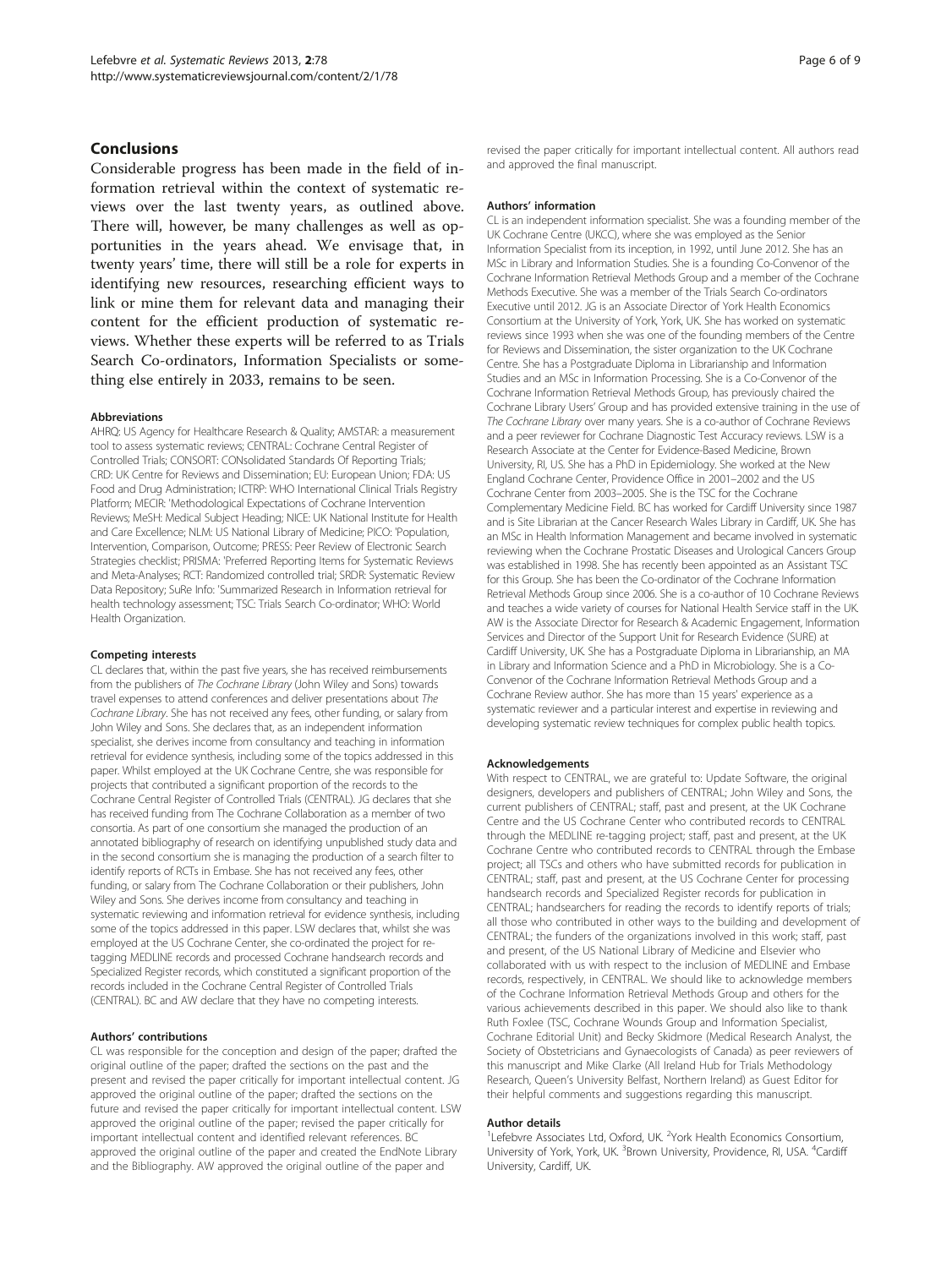<span id="page-6-0"></span>Received: 3 May 2013 Accepted: 13 September 2013 Published: 25 September 2013

#### References

- Wilczynski NL, Walker CJ, McKibbon KA, Haynes RB: Assessment of methodologic search filters in MEDLINE. Proc Annu Symp Comput Appl Med Care 1993:601–605.
- 2. Dickersin K, Scherer R, Lefebvre C: Identifying relevant studies for systematic reviews. BMJ 1994, 309:1286–1291.
- 3. Lefebvre C, Eisinga A, McDonald S, Paul N: Enhancing access to reports of randomized trials published world-wide – the contribution of EMBASE records to the Cochrane central register of controlled trials (CENTRAL) in The Cochrane Library. Emerg Themes Epidemiol 2008, 5:13.
- 4. PROFILE: Excerpta Medica Newsl 1994, 11:2.
- Lefebvre C: Identification of randomized controlled trials using MEDLINE: the situation in 1993. In An Evidence-based Health Care System: the Case for Clinical Trials Registries. Edited by Armstrong C. Bethesda: National Insitutes of Health, Office of Medical Applications of Research; 1994:23–28.
- 6. Dickersin K, Manheimer E, Wieland S, Robinson KA, Lefebvre C, McDonald S: Development of The Cochrane Collaboration's CENTRAL register of controlled clinical trials. Eval Health Prof 2002, 25:38–64.
- 7. Egger M, Smith GD: Bias in location and selection of studies. BMJ 1998, 316:61–66.
- 8. Wieland LS, Robinson KA, Dickersin K: Understanding why evidence from randomised clinical trials may not be retrieved from Medline: comparison of indexed and non-indexed records. BMJ 2012, 344:d7501. doi: 10.1136/bmj.d7501.
- 9. CENTRAL help file. [http://www.thecochranelibrary.com/view/0/](http://www.thecochranelibrary.com/view/0/CENTRALHelp.html) [CENTRALHelp.html](http://www.thecochranelibrary.com/view/0/CENTRALHelp.html).
- 10. Golder S, Loke Y: The performance of adverse effects search filters in MEDLINE and EMBASE. Health Info Libr J 2012, 29:141–151.
- 11. Golder S, Loke Y: The contribution of different information sources for adverse effects data. Int J Technol Assess Health Care 2012, 28:133–137.
- 12. Golder S, Loke Y: Failure or success of electronic search strategies to identify adverse effects data. J Med Libr Assoc 2012, 100:130–134.
- 13. Golder S, Loke Y, Zorzela L: Some improvements are apparent in identifying adverse effects in systematic reviews from 1994 to 2011. Clin Epidemiol 2013, 66:253–260.
- 14. Golder S, Loke Y, McIntosh HM: Poor reporting and inadequate searches were apparent in systematic reviews of adverse effects. J Clin Epidemiol 2008, 61:440–448.
- 15. Beynon R, Leeflang MM, McDonald S, Eisinga A, Mitchell RL, Whiting P, Glanville JM: Search strategies to identify diagnostic accuracy studies in MEDLINE and EMBASE. Cochrane Database Syst Rev 2013, 9:MR000022.
- 16. Bachmann LM, Estermann P, Kronenberg C, Ter Riet G: Identifying diagnostic accuracy studies in EMBASE. J Med Libr Assoc 2003, 91:341–346.
- 17. Ritchie G, Glanville J, Lefebvre C: Do published search filters to identify diagnostic test accuracy studies perform adequately? Health Info Libr J 2007, 24:188–192.
- 18. Glanville J, Wilson P, Richardson R: Accessing the online evidence: a guide to key sources of research information on clinical and cost effectiveness. Qual Saf Health Care 2003, 12:229–231.
- 19. Glanville J, Kaunelis D, Mensinkai S: How well do search filters perform in identifying economic evaluations in MEDLINE and EMBASE? Int J Technol Assess Health Care 2009, 25:522–529.
- 20. Glanville J, Paisley S: Identifying economic evaluations for health technology assessment. Int J Technol Assess Health Care 2010, 26:436-440.
- 21. McKinlay RJ, Wilczynski NL, Haynes RB: Optimal search strategies for detecting cost and economic studies in EMBASE. BMC Health Serv Res 2006, 6:67.
- 22. Wilczynski NL, Haynes RB: Developing optimal search strategies for detecting clinically sound prognostic studies in MEDLINE: an analytic survey. BMC Med 2004, 2:23.
- 23. Wilczynski NL, Haynes RB: Optimal search strategies for detecting clinically sound prognostic studies in EMBASE: an analytic survey. J Am Med Inform Assoc 2005, 12:481–485.
- 24. Walker-Dilks C, Wilczynski NL, Haynes RB: Cumulative index to nursing and allied health literature search strategies for identifying methodologically sound causation and prognosis studies. Appl Nurs Res 2008, 21:98–103.
- 25. Wilczynski NL, Haynes RB: Developing optimal search strategies for detecting clinically sound causation studies in MEDLINE. AMIA Annu Symp Proc 2003:719–723.
- 26. Haynes RB, Kastner M, Wilczynski NL: Developing optimal search strategies for detecting clinically sound and relevant causation studies in EMBASE. BMC Med Inform Decis Mak 2005, 5:8.
- 27. Wieland S, Dickersin K: Selective exposure reporting and Medline indexing limited the search sensitivity for observational studies of the adverse effects of oral contraceptives. J Clin Epidemiol 2005, 58:560-567.
- 28. Fraser C, Murray A, Burr J: Identifying observational studies of surgical interventions in MEDLINE and EMBASE. BMC Med Res Methodol 2006, 6:41.
- 29. Grant MJ: How does your searching grow? A survey of search preferences and the use of optimal search strategies in the identification of qualitative research. Health Info Libr J 2004, 21:21–32.
- Wong SS, Wilczynski NL, Haynes RB: Developing optimal search strategies for detecting clinically relevant qualitative studies in MEDLINE. Stud Health Technol Inform 2004, 107:311–316.
- 31. McKibbon KA, Wilczynski NL, Haynes RB: Developing optimal search strategies for retrieving qualitative studies in PsycINFO. Eval Health Prof 2006, 29:440–454.
- 32. Walters LA, Wilczynski NL, Haynes RB: Developing optimal search strategies for retrieving clinically relevant qualitative studies in EMBASE. Qual Health Res 2006, 16:162–168.
- 33. Flemming K, Briggs M: Electronic searching to locate qualitative research: evaluation of three strategies. J Adv Nurs 2007, 57:95–100.
- 34. Boynton J, Glanville J, McDaid D, Lefebvre C: Identifying systematic reviews in MEDLINE: developing an objective approach to search strategy design. J Info Sci 1998, 24:137-157.
- White V, Glanville J, Lefebvre C, Sheldon T: A statistical approach to designing search filters to find systematic reviews: objectivity enhances accuracy. J Info Sci 2001, 27:357–370.
- 36. Wong SS, Wilczynski NL, Haynes RB: Comparison of top-performing search strategies for detecting clinically sound treatment studies and systematic reviews in MEDLINE and EMBASE. J Med Libr Assoc 2006, 94:451–455.
- 37. Wilczynski NL, Haynes RB: EMBASE search strategies achieved high sensitivity and specificity for retrieving methodologically sound systematic reviews. J Clin Epidemiol 2007, 60:29-33.
- 38. Glanville JM, Lefebvre C, Miles JN, Camosso-Stefinovic J: How to identify randomized controlled trials in MEDLINE: ten years on. J Med Libr Assoc 2006, 94:130–136.
- 39. Lefebvre C, Manheimer E, Glanville J: Chapter 6: searching for studies. In Cochrane Handbook for Systematic Reviews of Interventions. Version 5.1.0. Edited by Higgins JPT, Green S. The Cochrane Collaboration; 2011. [www.handbook.cochrane.org](http://www.handbook.cochrane.org).
- 40. Glanville J, Bayliss S, Booth A, Dundar Y, Fernandes H, Fleeman ND, Foster L, Fraser C, Fry-Smith A, Golder S, Lefebvre C, Miller C, Paisley S, Payne L, Price A, Welch K: So many filters, so little time: the development of a search filter appraisal checklist. J Med Libr Assoc 2008, 96:356–361.
- The InterTASC Information Specialists' Sub-Group Search Filter Resource. <https://sites.google.com/a/york.ac.uk/issg-search-filters-resource/>.
- 42. Sampson M, McGowan J, Tetzlaff J, Cogo E, Moher D: No consensus exists on search reporting methods for systematic reviews. J Clin Epidemiol 2008, 61:748–754.
- 43. Yoshii A, Plaut DA, McGraw KA, Anderson MJ, Wellik KE: Analysis of the reporting of search strategies in Cochrane systematic reviews. J Med Libr Assoc 2009, 97:21–29.
- 44. Sampson M, McGowan J, Lefebvre C, Moher D, Grimshaw J: PRESS: Peer Review of Electronic Search Strategies [technology report number 477]. Ottawa: Canadian Agency for Drugs and Technologies in Health; 2008. [http://www.cadth.ca/](http://www.cadth.ca/media/pdf/477_PRESS-Peer-Review-Electronic-Search-Strategies_tr_e.pdf) [media/pdf/477\\_PRESS-Peer-Review-Electronic-Search-Strategies\\_tr\\_e.pdf](http://www.cadth.ca/media/pdf/477_PRESS-Peer-Review-Electronic-Search-Strategies_tr_e.pdf).
- 45. Sampson M, McGowan J, Cogo E, Grimshaw J, Moher D, Lefebvre C: An evidence-based practice guideline for the peer review of electronic search strategies. J Clin Epidemiol 2009, 62:944-952.
- 46. McGowan J, Sampson M, Lefebvre C: An evidence based checklist for the peer review of electronic search strategies (PRESS EBC). Evid Based Libr Inf Pract 2010, 5:149–154. [http://ejournals.library.ualberta.ca/index.php/EBLIP/](http://ejournals.library.ualberta.ca/index.php/EBLIP/article/view/7402) [article/view/7402](http://ejournals.library.ualberta.ca/index.php/EBLIP/article/view/7402).
- 47. Relevo R, Paynter R: Peer Review of Search Strategies. Methods Research Report, (Prepared by the Oregon Evidence-based Practice Center under Contract No. 290-2007-100572). AHRQ publication No. 12-EHC068-EF.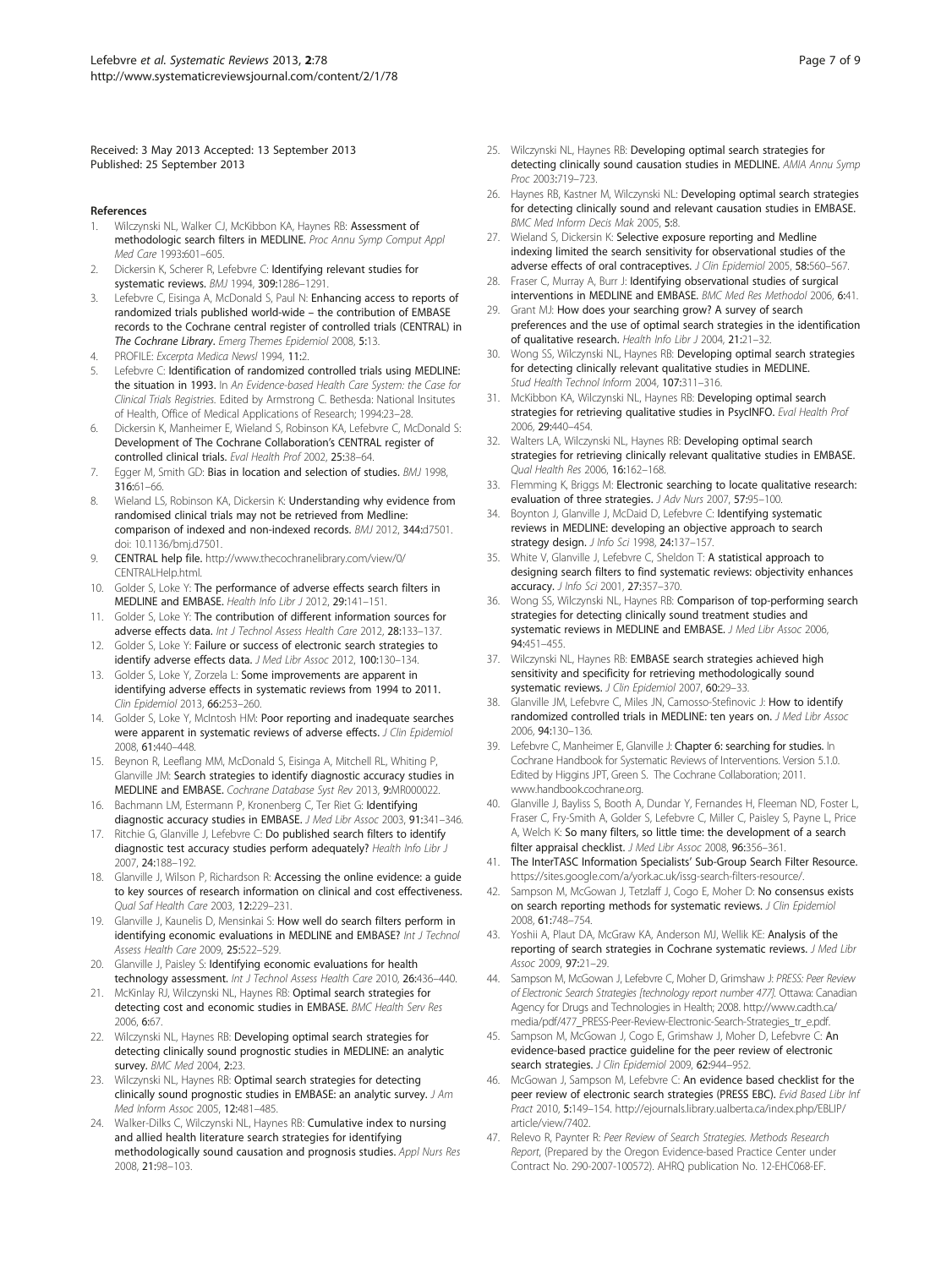<span id="page-7-0"></span>Rockville, MD: Agency for Healthcare Research and Quality; 2012. Available at [www.effectivehealthcare.ahrq.gov/reports/final.cfm.](http://www.effectivehealthcare.ahrq.gov/reports/final.cfm)

- 48. OpenGrey: System for Information on Grey Literature in Europe. [http://](http://www.opengrey.eu/) [www.opengrey.eu/](http://www.opengrey.eu/)
- 49. Hopewell S, McDonald S, Clarke M, Egger M: Grey literature in metaanalyses of randomized trials of health care interventions. Cochrane Database Syst Rev 2007, 2:MR000010.
- 50. Hopewell S, Clarke M, Lefebvre C, Scherer R: Handsearching versus electronic searching to identify reports of randomized trials. Cochrane Database Syst Rev 2007, 2:MR000001.
- 51. Hopewell S, Clarke M, Lusher A, Lefebvre C, Westby M: A comparison of handsearching versus MEDLINE searching to identify reports of randomized controlled trials. Stat Med 2002, 21:1625–1634.
- 52. McDonald S, Lefebvre C, Antes G, Galandi D, Gotzsche P, Hammarquist C, Haugh M, Jensen KL, Kleijnen J, Loep M, Pistotti V, Rüther A: The contribution of handsearching European general health care journals to the Cochrane Controlled Trials Register. Eval Health Prof 2002, 25:65–75.
- 53. Scherer RW, Langenberg P, Von Elm E: Full publication of results initially presented in abstracts. Cochrane Database Syst Rev 2007, 2:MR000005.
- 54. Horsley T, Dingwall O, Sampson M: Checking reference lists to find additional studies for systematic reviews. Cochrane Database Syst Rev 2011, 8:MR000026.
- 55. Schlosser RW, Wendt O, Bhavnani S, Nail-Chiwetalu B: Use of informationseeking strategies for developing systematic reviews and engaging in evidence-based practice: the application of traditional and comprehensive pearl growing. A review. Int J Lang Commun Disord 2006, 41:567–582.
- 56. Ormstad SS, Isojarvi J: Keeping up to date with information retrieval research: summarized research in information retrieval (SuRe info). Journal of EAHIL 2013, 9:17–19.
- 57. Hammerstrøm K, Wade A, Jørgensen A-MK: Searching for Studies: a Guide to Information Retrieval for Campbell Systematic Reviews; 2010. [http://www.](http://www.campbellcollaboration.org/resources/research/new_information_retrieval_guide.php) [campbellcollaboration.org/resources/research/new\\_information\\_retrieval\\_guide.php.](http://www.campbellcollaboration.org/resources/research/new_information_retrieval_guide.php)
- 58. MECIR: Methodological Standards for the Conduct of New Cochrane Intervention Reviews; 2012. [http://www.editorial-unit.cochrane.org/sites/editorial-unit.](http://www.editorial-unit.cochrane.org/sites/editorial-unit.cochrane.org/files/uploads/MECIR_conduct_standards%202.2%2017122012.pdf) [cochrane.org/files/uploads/MECIR\\_conduct\\_standards%202.2%2017122012.pdf](http://www.editorial-unit.cochrane.org/sites/editorial-unit.cochrane.org/files/uploads/MECIR_conduct_standards%202.2%2017122012.pdf).
- 59. DeAngelis CD, Drazen JM, Frizelle FA, Haug C, Hoey J, Horton R, Kotzin S, Laine C, Marusic A, Overbeke AJ, Schroeder TV, Sox HC, Van Der Weyden MB, International Committee of Medical Journal Editors: Clinical trial registration: a statement from the international committee of medical journal editors. JAMA 2004, 292:1363–1364.
- 60. House of Commons: Science and technology committee: Clinical Trials: Written Evidence; 2013. [http://www.parliament.uk/documents/commons](http://www.parliament.uk/documents/commons-committees/science-technology/Clinical%20trials%20combined.pdf)[committees/science-technology/Clinical%20trials%20combined.pdf](http://www.parliament.uk/documents/commons-committees/science-technology/Clinical%20trials%20combined.pdf).
- 61. Goldacre B: AllTrials; 2013.<http://www.alltrials.net>.
- 62. Bero L: Searching for unpublished trials using trials registers and trials web sites and obtaining unpublished trial data and corresponding trial protocols from regulatory agencies; 2013. [http://methods.cochrane.org/](http://methods.cochrane.org/projects-developments/searching-unpublished-trials-using-trials-registers-and-trials-web-sites-and-o) [projects-developments/searching-unpublished-trials-using-trials-registers](http://methods.cochrane.org/projects-developments/searching-unpublished-trials-using-trials-registers-and-trials-web-sites-and-o)[and-trials-web-sites-and-o](http://methods.cochrane.org/projects-developments/searching-unpublished-trials-using-trials-registers-and-trials-web-sites-and-o).
- 63. Ghersi D, Pang T: From Mexico to Mali: four years in the history of clinical trial registration. J Evid Based Med 2009, 2:1-7
- 64. Doshi P, Jefferson T, Del Mar C: The imperative to share clinical study reports: recommendations from the Tamiflu experience. PLoS Med 2012, 9:e1001201.
- 65. Jefferson T, Jones MA, Doshi P, Del Mar CB, Heneghan CJ, Hama R, Thompson MJ: Neuraminidase inhibitors for preventing and treating influenza in healthy adults and children. Cochrane Database Syst Rev 2012, 1:CD008965.
- 66. Doshi P: Transparency interrupted: the curtailment of the European Medicines Agency's policy on access to documents. JAMA Intern Med 2013. doi:10.1001/jamainternmed.2013.9989.
- 67. Doshi P, Jones M, Jefferson T: Rethinking credible evidence synthesis. BMJ 2012, 344:d7898.
- 68. Jefferson T, Doshi P, Thompson M, Heneghan C: Ensuring safe and effective drugs: who can do what it takes? BMJ 2011, 342:c7258.
- 69. Fitzpatrick RB: Science.gov: gateway to government science information. Med Ref Serv Q 2010, 29:58–66.
- 70. NICE: Methods for the Development of NICE Public Health Guidance. 3rd edition. London: NICE; 2012. [http://publications.nice.org.uk/methods-for-the](http://publications.nice.org.uk/methods-for-the-development-of-nice-public-health-guidance-third-edition-pmg4)[development-of-nice-public-health-guidance-third-edition-pmg4.](http://publications.nice.org.uk/methods-for-the-development-of-nice-public-health-guidance-third-edition-pmg4)
- 71. De Vet H, Eisinga A, Riphagen I, Aertgeerts B, Pewsner D: Chapter 7: searching for studies. In Cochrane Handbook for Systematic Reviews of Diagnostic Test Accuracy version 04, The Cochrane Collaboration. Edited by Deeks J, Bossuyt P, Gatsonis C; 2008. [http://srdta.cochrane.org/sites/srdta.](http://srdta.cochrane.org/sites/srdta.cochrane.org/files/uploads/Chapter07-Searching-%28September-2008%29.pdf) [cochrane.org/files/uploads/Chapter07-Searching-%28September-2008%29.](http://srdta.cochrane.org/sites/srdta.cochrane.org/files/uploads/Chapter07-Searching-%28September-2008%29.pdf) [pdf](http://srdta.cochrane.org/sites/srdta.cochrane.org/files/uploads/Chapter07-Searching-%28September-2008%29.pdf).
- 72. Hausner E, Waffenschmidt S, Kaiser T, Simon M: Routine development of objectively derived search strategies. Syst Rev 2012, 1:19.
- 73. Thomas J, McNaught J, Ananiadou S: Applications of text mining within systematic reviews. Res Synth Method 2011, 2:1–14. doi: 10.1002/jrsm.1027.
- 74. Shemilt I, Simon A, Hollands GJ, Marteau TM, Ogilvie D, O'Mara-Eves A, Kelly MP, Thomas J: Pinpointing needles in giant haystacks: use of text mining to reduce impractical screening workload in extremely large scoping reviews. Res Synth Method 2013. doi: 10.1002/jrsm.1093.
- 75. Spoor P, Airey M, Bennett C, Greensill J, Williams R: Use of the capturerecapture technique to evaluate the completeness of systematic literature searches. BMJ 1996, 313:342–343.
- 76. Rucker G, Reiser V, Motschall E, Binder H, Meerpohl JJ, Antes G, Schumacher M: Boosting qualifies capture-recapture methods for estimating the comprehensiveness of literature searches for systematic reviews. J Clin Epidemiol 2011, 64:1364–1372.
- 77. Sampson M, Zhang L, Morrison A, Barrowman NJ, Clifford TJ, Platt RW, Klassen TP, Moher D: An alternative to the hand searching gold standard: validating methodological search filters using relative recall. BMC Med Res Methodol 2006, 6:33.
- 78. Kastner M, Straus S, Goldsmith CH: Estimating the horizon of articles to decide when to stop searching in systematic reviews: an example using a systematic review of RCTs evaluating osteoporosis clinical decision support tools. AMIA Annu Symp Proc 2007:389-393.
- 79. Kastner M, Straus SE, McKibbon KA, Goldsmith CH: The capture-markrecapture technique can be used as a stopping rule when searching in systematic reviews. J Clin Epidemiol 2009, 62:149-157.
- 80. Booth A: How much searching is enough? Comprehensive versus optimal retrieval for technology assessments. Int J Technol Assess Health Care 2010, 26:431–435.
- Sampson M, Shojania KG, McGowan J, Daniel R, Rader T, Iansavichene AE, Ji J, Ansari MT, Moher D: Surveillance search techniques identified the need to update systematic reviews. J Clin Epidemiol 2008, 61:755-762.
- 82. Shekelle PG, Newberry SJ, Wu H, Suttorp M, Motala A, Lim YW, Balk EM, Chung M, Yu WW, Lee J, Gaylor JM, Moher D, Ansari MT, Skidmore R, Garritty C: Identifying Signals for Updating Systematic Reviews: A Comparison of Two Methods [internet]. Rockville, MD: Agency for Healthcare Research and Quality (US); 2011. [http://www.ncbi.nlm.nih.gov/books/NBK56774/.](http://www.ncbi.nlm.nih.gov/books/NBK56774/)
- 83. Relevo R, Balshem H: Finding Evidence for Comparing Medical Interventions. Rockville, MD: Agency for Healthcare Research and Quality; 2011. Available at<http://effectivehealthcare.ahrq.gov/>.
- CRD: Systematic Reviews: CRD's Guidance for Undertaking Reviews in Health Care. York: Centre for Reviews and Dissemination, University of York; 2009.
- 85. IOM: Standards for finding and assessing individual studies. In Finding What Works in Health Care: Standards for Systematic Reviews, Committee on Standards for Systematic Reviews of Comparative Effectiveness Research. Edited by Eden J, Levit L, Berg A, Morton S. Washington, DC: The National Academies Press; 2011:81–154.
- 86. Shea BJ, Bouter LM, Peterson J, Boers M, Andersson N, Ortiz Z, Ramsay T, Bai A, Shukla VK, Grimshaw JM: External validation of a measurement tool to assess systematic reviews (AMSTAR). PLoS One 2007, 2:e1350.
- 87. Shea BJ, Grimshaw JM, Wells GA, Boers M, Andersson N, Hamel C, Porter AC, Tugwell P, Moher D, Bouter LM: Development of AMSTAR: a measurement tool to assess the methodological quality of systematic reviews. BMC Med Res Methodol 2007, 7:10.
- 88. Liberati A, Altman DG, Tetzlaff J, Mulrow C, Gotzsche PC, Ioannidis JP, Clarke M, Devereaux PJ, Kleijnen J, Moher D: The PRISMA statement for reporting systematic reviews and meta-analyses of studies that evaluate health care interventions: explanation and elaboration. J Clin Epidemiol 2009, 62:e1-e34.
- 89. Moher D, Liberati A, Tetzlaff J, Altman DG: Preferred reporting items for systematic reviews and meta-analyses: the PRISMA statement. J Clin Epidemiol 2009, 62:1006–1012.
- 90. Moher D, Hopewell S, Schulz KF, Montori V, Gotzsche PC, Devereaux PJ, Elbourne D, Egger M, Altman DG: CONSORT 2010 explanation and elaboration: updated guidelines for reporting parallel group randomised trials. J Clin Epidemiol 2010, 63:e1-e37.